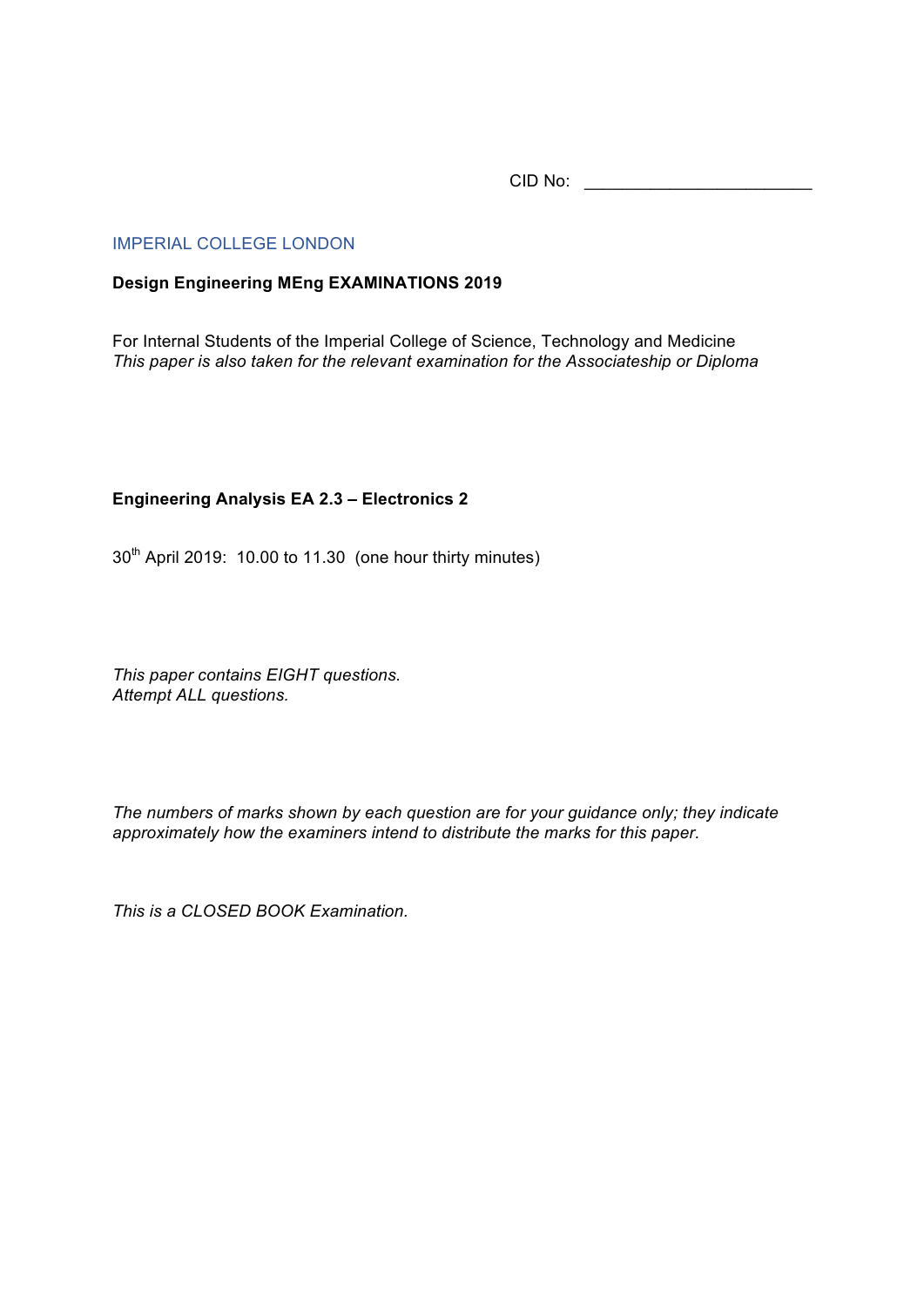1. A signal  $x(t)$  can be modelled mathematically as:

$$
x(t) = \left[2.5 + 1.5\cos(31.42t + \frac{\pi}{4})\right] + 0.5\,\delta(t - 1)
$$

- (i) Sketch the waveforms 1.5  $\cos(31.42t + \frac{\pi}{4})$  and 0.5  $\delta(t-1)$  for  $0 \le t \le 0.2$ . Hence sketch the signal  $x(t)$  for  $0 \le t \le 0.2$ .
- (ii) Rewrite  $x(t)$  in exponential form where appropriate. (There is no need to simplify the equation.)

[4]

[8]

(iii) Sketch the amplitude spectrum  $|X(i\omega)|$  of the signal  $x(t)$ .

[4]

- 2. You are designing a bat detector by directly sampling the echolocation signal emitted by bats. Bats emit ultrasound in the frequency range of 12 kHz to 160 kHz, which is detected by an ultrasound transducer that produces an AC signal in the range of  $\pm 10$  mV with a 2.5V offset. However, your detector is designed to work up to only 100 kHz since any signal above this frequency is rapidly absorbed in air. Your detector will first directly convert the raw bat signal from analogue to digital form using an A-to-D converter (ADC) with an accuracy of ±0.1%. The ADC operates in the voltage range of 0 to 5V.
	- (i) What sampling frequency would you choose for the ADC? Justify your answer.
	- (ii) What circuit would you need to connect to the ultrasound detector *before* the ADC? Why?

[3]

[3]

(iii) What is the resolution of the ADC required in terms of number of bits? What is its resolution in volts?

[3]

(iv) The detector "converts" the digital bat signal from the ultrasound range of 12 kHz to 160 kHz to the audible frequency range. Describe briefly a method or approach for your instrument that will map the bat's ultrasound to the audible range of 120 Hz to 15 kHz.

[6]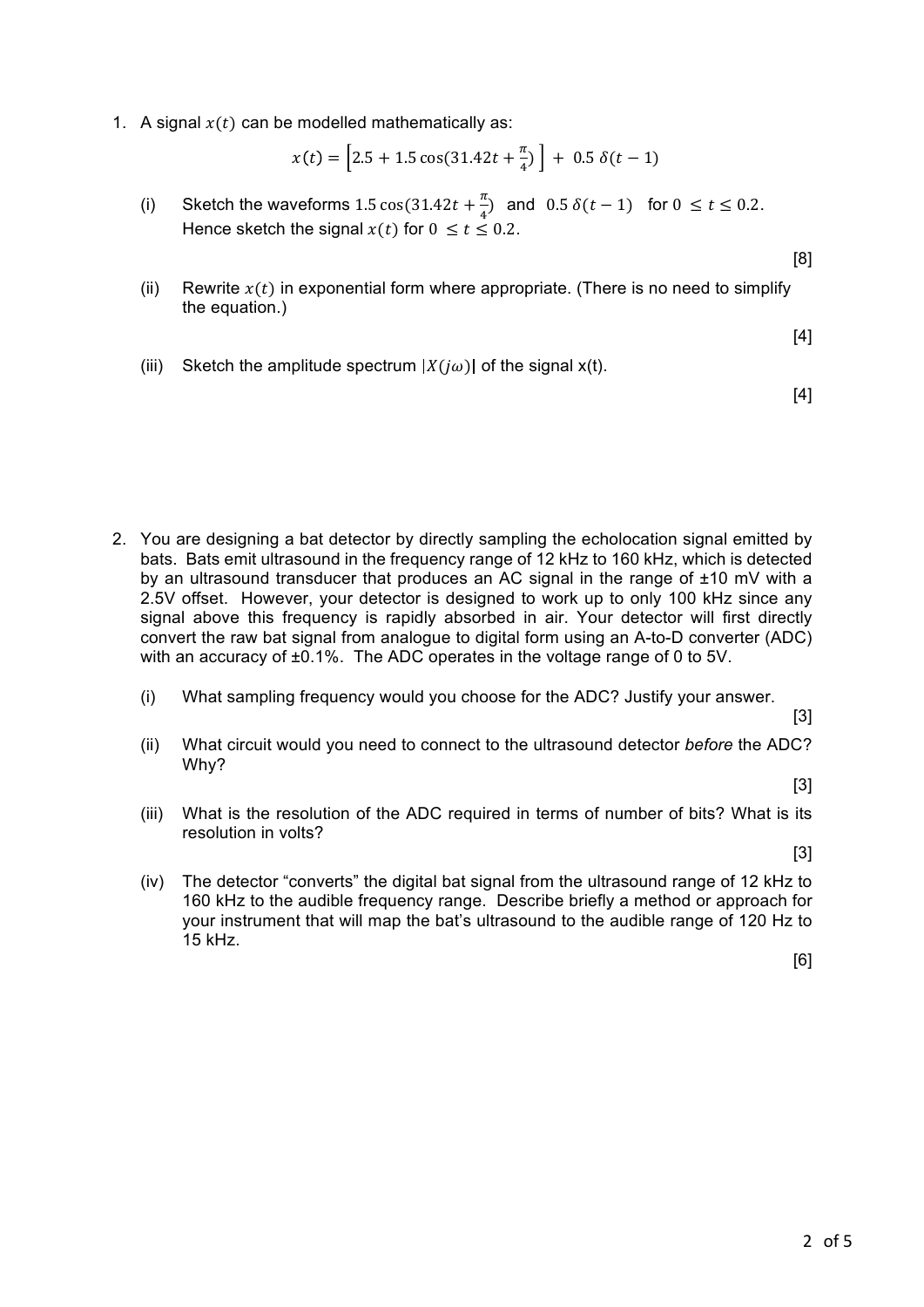3. In the Dancing Segway team project, you used the following code segments to implement an interrupt service routine.



(i) Explain why interrupt is necessary in this application.

[4]

(ii) Briefly explain the purpose of each line in this MicroPython code segment

[8]

4. A system H consists of two sub-systems A and B connected in series. System A is a firstorder system, while system B is a second-order system. The combined transfer function H(s) is given by the equation:

$$
H(s) = \frac{1}{0.01s + 1} \times \frac{100}{s^2 + s + 50}
$$

(i) Deduce the transfer functions of A and B separately?

[2]

(ii) It is known that a second-order system has a transfer function  $G(s)$  of the general form:  $\overline{a}$ 

$$
G(s) = K \frac{{\omega_0}^2}{s^2 + 2\zeta \omega_0 s + {\omega_0}^2}
$$

where  $K = dc$  gain  $\omega_0$  = natural frequency  $\zeta$  = damping factor

Derive the DC gain, nature frequency and damping factor of the system H. State any assumption used.

[4]

(iii) What is the over gain of the system at a frequency of 0.32Hz?

[4]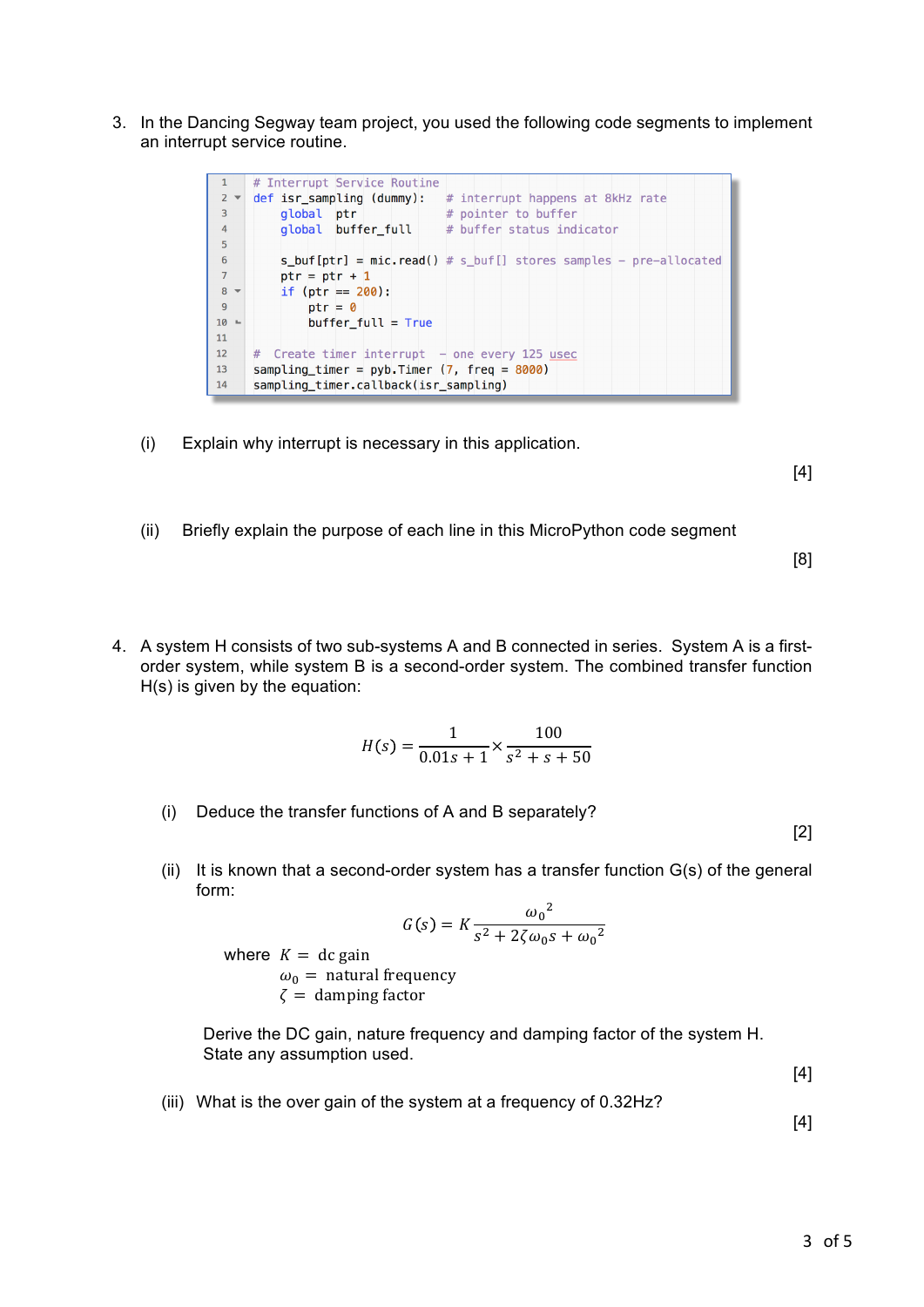5. The transfer function H(s) of a system is given by the following equation:

$$
H(s) = \frac{Y(s)}{X(s)} = \frac{200 + s}{200 + 10s + s^2}
$$

- (i) What is the order of this system?
- (ii) Given that  $y(t)$  and  $x(t)$  are inverse Laplace transform of  $Y(s)$  and  $X(s)$ , write down the differential equation that relates  $y(t)$  and  $x(t)$  in the time domain.

[5]

[2]

6. A 5-tap moving average filter has discrete output signal y[n] and input signal x[n], and the system is causal. The filter has a difference equation given by:

$$
y[n] = \frac{1}{5}(x[n] + x[n-1] + x[n-2] + x[n-3] + x[n-4])
$$

(i) If  $Y(z)$  and  $X(z)$  are the z-transform of the discrete signals  $Y[n]$  and  $X[n]$ respectively, derive the transfer function  $Y(z)/X(z)$ .

[4]

- (ii) Sketch, not necessary to scale, the frequency response you expect of such a filter. [4]
- (iii) Given that the sampling frequency of the system is 10 kHz, explain with justifications what you expect this filter will do to a signal at 1 Hz and at 4.5 kHz. [4]
- 7. A discrete-time filter is characterised by the z-domain transfer function:

$$
H(z) = \frac{Y(z)}{X(z)} = \frac{1}{1 - 0.2z^{-1}}
$$

where  $X(z)$  and  $Y(z)$  are the z transforms of the input  $x[n]$  and output  $y[n]$  respectively.

(i) Derive the difference equation relating  $x[n]$  to  $y[n]$ .

[5]

(ii) Draw a diagram showing how this filter can be implemented using multipliers, adders and delay modules.

[5]

(iii) Assuming that the input is causal and that  $y[n] = 0$  for all  $n < 0$ , derive the first 6 samples of the system's impulse response.

[5]